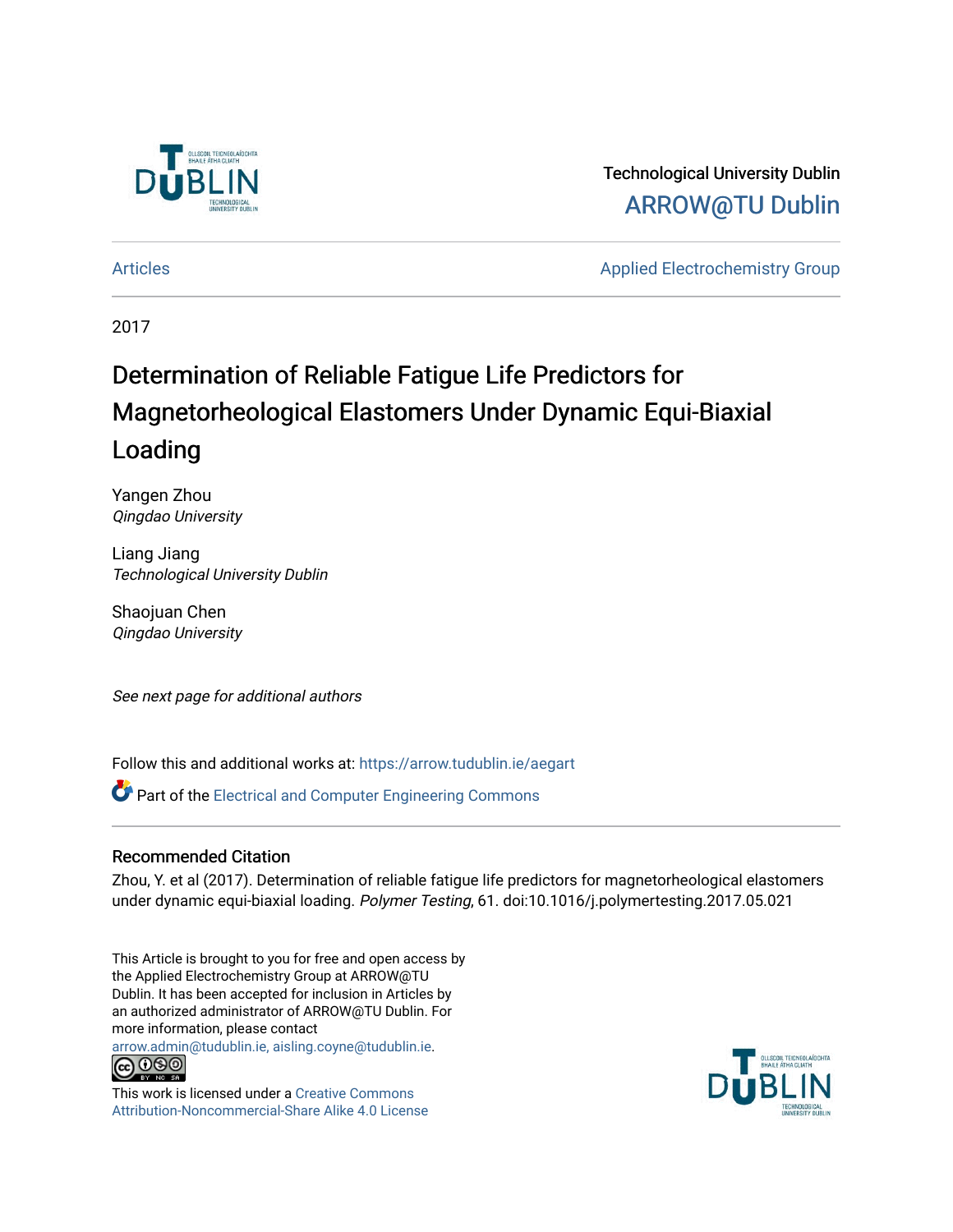### Authors

Yangen Zhou, Liang Jiang, Shaojuan Chen, Jianwei Ma, Tony Betts, and Stephen Jerrams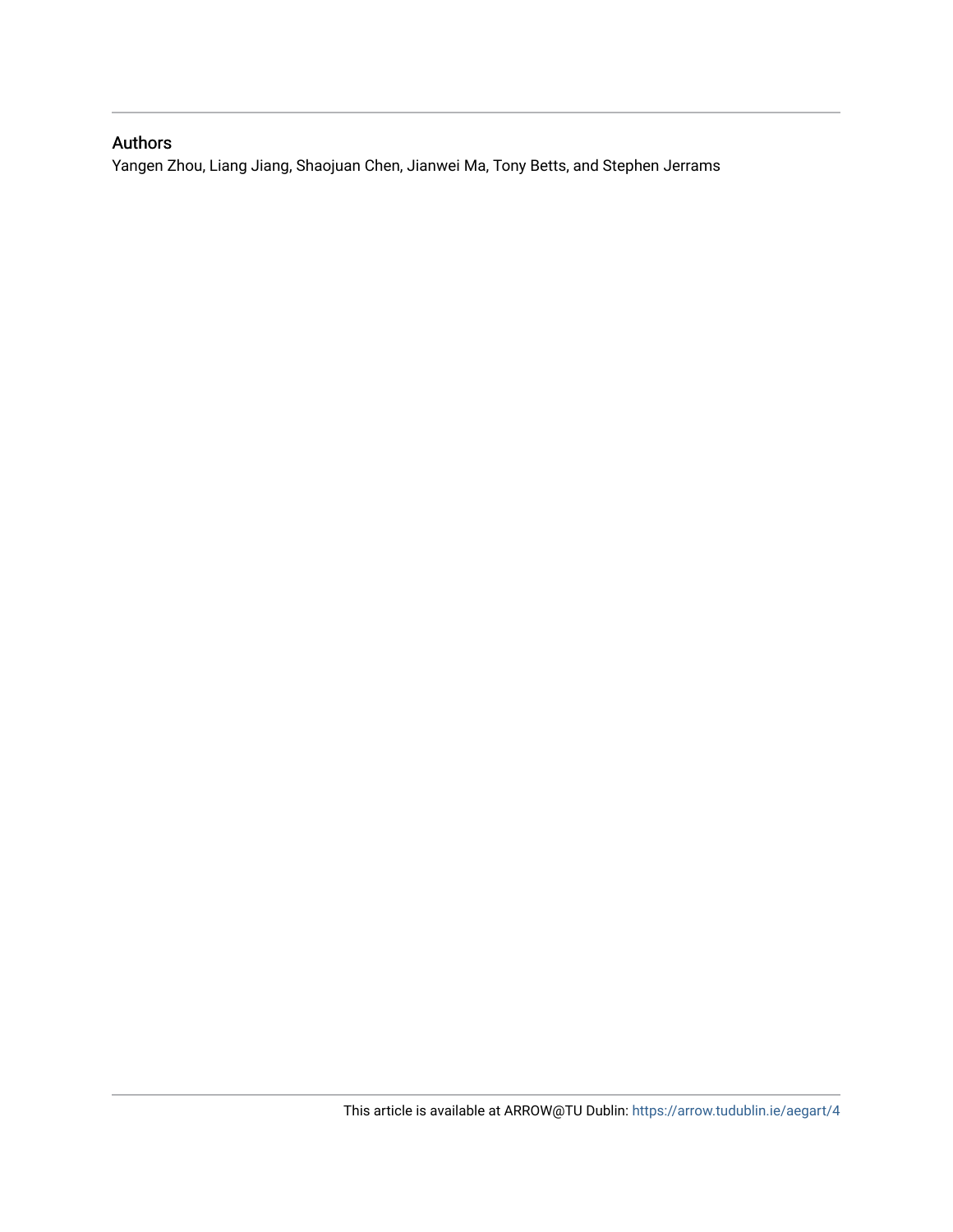## **Determination of reliable fatigue life predictors for**

#### **magnetorheological elastomers under dynamic equi-biaxial loading**

Yanfen Zhou<sup>1, a</sup>, Liang Jiang<sup>1</sup>, Shaojuan Chen<sup>1</sup>, Jianwei Ma<sup>1</sup>, Anthony Betts<sup>2</sup>, Stephen  $Ierrams<sup>3</sup>$ 

<sup>1</sup>School of Textile and Garment, Qingdao University, Qingdao, China

<sup>2</sup>Applied Electrochemistry Group, Dublin Institute of Technology, Dublin 8, Ireland

<sup>3</sup>Centre for Elastomer Research, Dublin Institute of Technology, Dublin 8, Ireland

#### **Abstract**

Fatigue life prediction is of great significance in ensuring magnetorheological elastomer (MRE) based rubber components exhibit reliability and do not compromise safety under complex loading and this necessitates the development of plausible fatigue life predictors for MREs. In this research, silicone rubber based MREs were fabricated by incorporating soft carbonyl iron magnetic particles. Equi-biaxial fatigue behaviour of the fabricated MREs was investigated by using the bubble inflation method. The relationship between fatigue life and maximum engineering stress, maximum strain and strain energy density were studied. The results showed that maximum engineering stress and stored energy density can be used as reliable fatigue life predictors for SR based MREs when they are subjected to dynamic equi-biaxial loading. General equations based on maximum engineering stress and strain energy density were developed for fatigue life prediction of MREs.

#### **Introduction**

1

Magnetorheological elastomers (MREs) consist of micron sized magnetically permeable particles suspended in a non-magnetic elastomeric matrix [\[1\]](#page-11-0). Upon application of a magnetic field, the rheological properties of these materials are rapidly and reversibly altered [\[2\]](#page-11-1). MREs can be fabricated either in the absence of, or in the presence of a magnetic field during the curing process, resulting in isotropic [\[3,](#page-11-2) [4\]](#page-11-3) and anisotropic MREs [\[5,](#page-11-4) [6\]](#page-12-0) respectively. Due to the field dependent rheological response of MREs, they are interesting candidates for adaptive tuned vibration absorbers, stiffness tuneable mounts, suspension components and variable impedance surfaces [\[7-](#page-12-1) [10\]](#page-12-1). For engineering applications, understanding fatigue and designing to avoid fatigue failure are essential to MREs, especially in conditions of complex loading.

Widely used parameters for fatigue life prediction in elastomers include maximum principal stress [\[11,](#page-12-2) [12\]](#page-12-3), maximum principal strain [\[13-16\]](#page-12-4) and strain energy density [\[12,](#page-12-3) [16-18\]](#page-12-5). As most rubber fatigue experiments are conducted by cyclically applying a constant displacement to specimens, it is quite common to relate fatigue life to strain values. However, most of the service conditions of elastomeric products are under load control and testing under displacement control does not provide the precision required.

a Corresponding author, Tel: +86 0532-85953287, Email: yanfen.zhou@outlook.com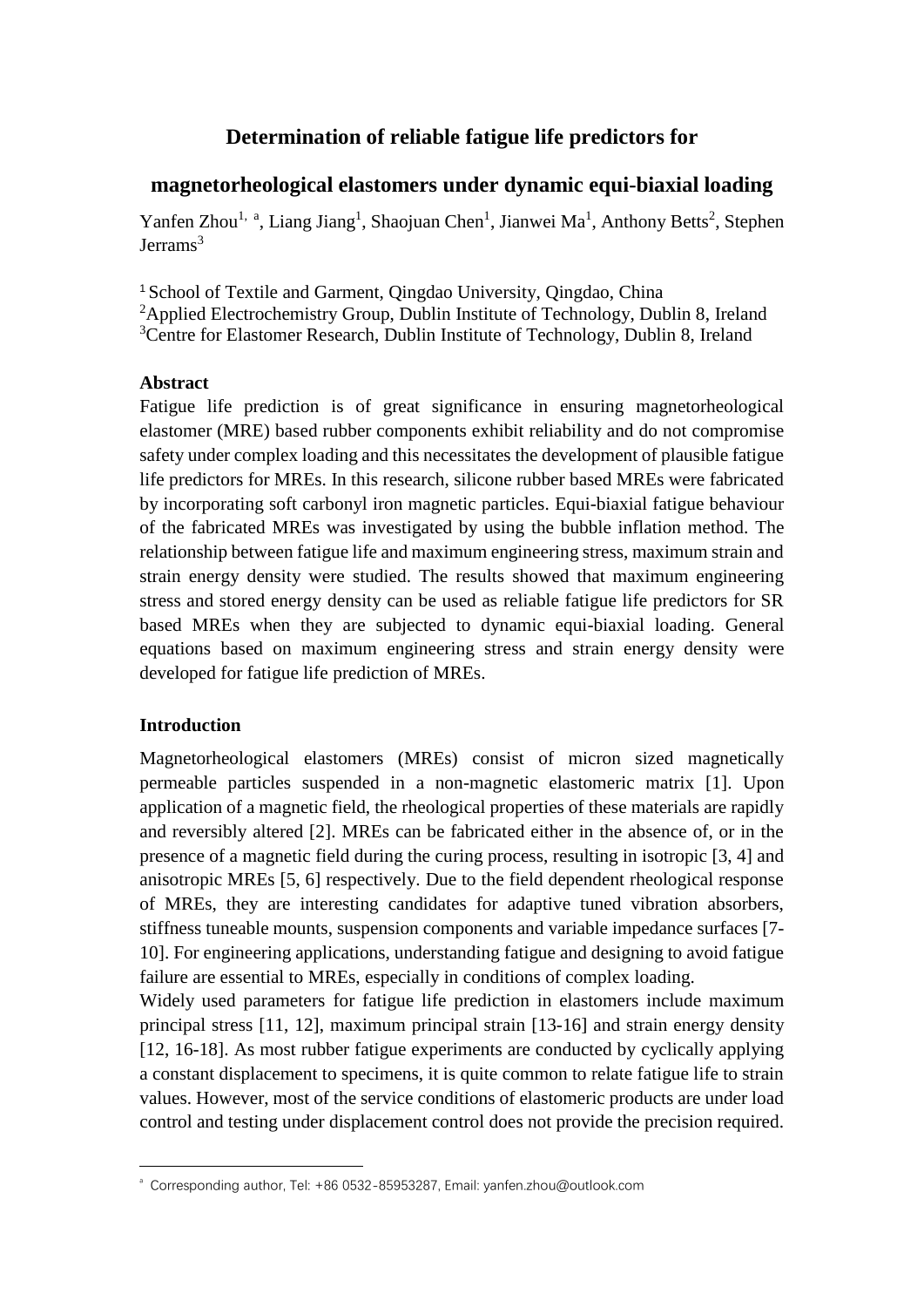Moreover, as the load experienced by the test piece consistently falls in a constant strain amplitude test, very little work is required to displace the specimen at high cycles. This is because due to the Mullins effect, filled elastomers present a loss of stiffness leading to cyclic stress softening and stress hysteresis occurring throughout the test or for the entire service life of a component [\[19\]](#page-12-6). In addition, when materials of different stiffness are compared under displacement control, the stiffer material will always be more harshly tested than the softer material and so should fail earlier, because a higher stiffness will lead to higher stresses and strain energy densities [\[20\]](#page-12-7). Considering this, by employing the dynamic bubble inflation testing system developed in the Centre for Elastomer Research in the Dublin Institute of Technology [\[21\]](#page-13-0), equi-biaxial fatigue behaviour of MREs was investigated by using engineering stress as the control mode. Previous studies [\[22,](#page-13-1) [23\]](#page-13-2) have shown that stored energy density can be used as a reliable fatigue life predictor for silicone based MREs. In this paper, commonly used fatigue life predictors for elastomers including maximum stress, maximum strain and strain energy density were investigated thoroughly with the aim of determining suitable fatigue life predictors for MREs and developing general equations for the fatigue life prediction of MREs.

#### **Materials and Methods**

#### **Materials**

Isotropic silicone rubber (SR) based MREs were fabricated by incorporating different volume fractions (15%  $\sim$  35%) of soft carbonyl iron magnetic particles (d50 = 6.0 - 7.0 µm, CS grade, supplied by BASF) into a two component room temperature vulcanized (RTV) silicone rubber. Silicone rubber was mixed with a catalyst at a 10:1 ratio before carbonyl iron particles were incorporated into the mixture and mechanically stirred to distribute the particles evenly in the elastomer matrix. The whole mixture was degassed in a vacuum to remove entrapped air bubbles and then poured into an aluminium mould. After further degassing in the mould, the compound was kept at room temperature for 48 hours to allow solidification. Disc samples with a diameter of 50mm with a nominal thickness of \*mm were prepared for fatigue testing.

#### **Methods**

Equi-biaxial fatigue testing of MREs with different CI contents was carried out by utilising the dynamic bubble inflation test system. The testing procedure used has been described in a previous paper [\[23\]](#page-13-2). Fatigue tests were conducted over a range of stress amplitudes with a minimum stress of zero under engineering stress control For the full range of volume fractions.

#### **Results and Discussion**

#### **Maximum engineering stress**

Figure 1 shows the dependence of fatigue life on maximum engineering stress for isotropic SR based MREs with different CI contents varying between 15% and 35%. For each particle content, it can be seen that the coefficient of each curve relating fatigue life to maximum engineering stress is very high for MREs. This suggests that maximum engineering stress can be used as a fatigue life predictor for isotropic SR based MREs.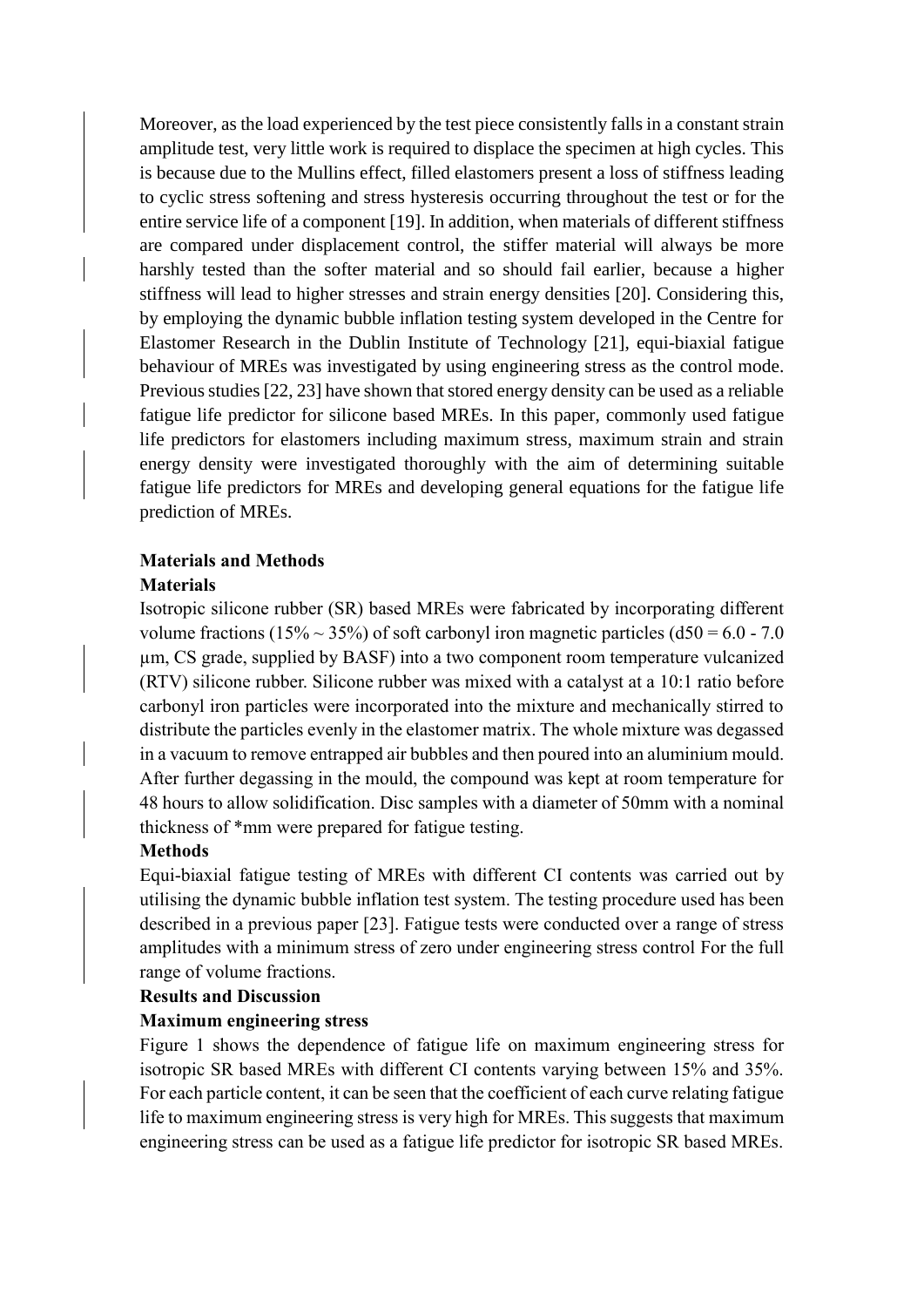

Figure 1 Dependence of fatigue life on maximum engineering stress for MREs with different CI contents

Equations for fatigue life prediction, relating life (*Nf*) to engineering stress amplitude (*σa*) for SR based MREs were derived as follows:

$$
\sigma_{\max} = A_1 \ln(N_f) + A_2
$$
 (Eqn. 1)  

$$
\ln(N_f) = \frac{\sigma_{\max} - A_2}{A_1}
$$
 (Eqn. 2)

where *A<sup>1</sup>* and *A<sup>2</sup>* are material specific constants dependent on magnetic particle content. The values of *A<sup>1</sup>* and *A<sup>2</sup>* for MREs with various CI contents are listed in Table 1. Table 1 Values for *A<sup>1</sup>* and *A<sup>2</sup>* for a series of MREs with different CI contents

| CI content | $A_I$ (N/mm <sup>2</sup> ) | $A_2$ (N/mm <sup>2</sup> ) |
|------------|----------------------------|----------------------------|
| 15%        | $-0.2716$                  | 3.5922                     |
| 20%        | $-0.2062$                  | 3.0142                     |
| 25%        | $-0.1558$                  | 2.6382                     |
| 30%        | $-0.1276$                  | 2.4264                     |
| 35%        | $-0.0912$                  | 2.2696                     |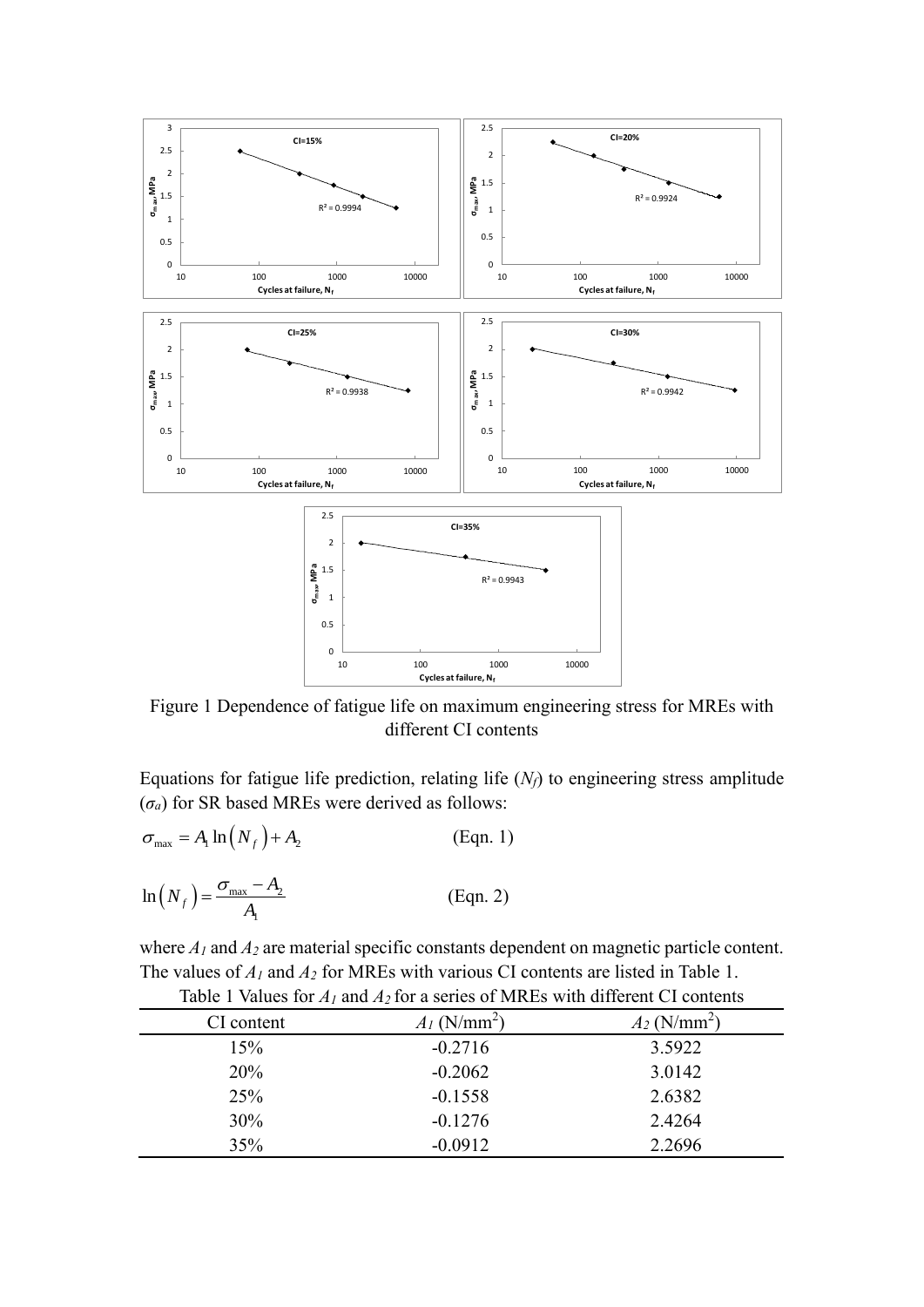If  $A_I$  is related to magnetic particle content  $(C_p)$  a second order polynomial relationship

can be found between them:  
\n
$$
A_1 = -2.2914 (C_p)^2 + 2.0245 (C_p) - 0.5219
$$
 (R<sup>2</sup> = 0.9963) (Eqn. 3)  
\nAnd assuming  $A_2 = \sigma_{FCon}$  (Eqn. 4)

where  $\sigma_{FCon}$  is the maximum engineering stress of the cycles after the material has been conditioned. The cycles to achieve conditioning will be different for different rubbers. However, as 10 conditioning cycles is a typical value applied in industry [\[24\]](#page-13-3), the stress amplitude at 10 cycles was chosen as a reasonable value for *σFCon*. *σFCon* for MREs with various CI contents are shown in Table 2.

| Table 2 $\sigma_{FCon}$ for MREs with various CI contents |                       |  |
|-----------------------------------------------------------|-----------------------|--|
| CI content                                                | $\sigma_{FCon}$ (MPa) |  |
| 15%                                                       | 2.9668                |  |
| 20%                                                       | 2.5394                |  |
| 25%                                                       | 2.2795                |  |
| 30%                                                       | 2.1326                |  |
| 35%                                                       | 2.0596                |  |

Consequently, the equation for fatigue life prediction based on the failure stress of a conditioned test piece and particle content (vol%) for SR and CI based MREs can be stated as:  $\sigma_{\text{max}} - \sigma_{\text{\tiny FCon}}$ 

$$
\ln\left(N_f\right) = \frac{\sigma_{\text{max}} - \sigma_{FCon}}{-2.2914\left(C_p\right)^2 + 2.0245\left(C_p\right) - 0.5219}
$$
\n(Eqn. 5)

where  $N_f$  is the cycles to failure;  $\sigma_a$  is the stress amplitude (MPa);  $\sigma_{FCon}$  is the stress amplitude for the sample to have a fatigue life of 10 cycles (MPa) and  $C_p$  is the volume fraction of the CI particles.

Hence it is suggested that Eqn. 5 can be used to determine the fatigue lives of a silicone based MRE component subjected to complex loading, provided the maximum alternating stress at the point of failure can be measured or determined. Further, it is suggested that Eqn. 5 can be used in its general form (Eqn. 6) for MREs based on other rubber compounds, where material constants *D*, *E* and *F* (units MPa) are determined from equi-biaxial fatigue testing.<br>  $\sigma_{\text{max}} - \sigma_{\text{FCon}}$ 

$$
\ln\left(N_f\right) = \frac{\sigma_{\max} - \sigma_{FCon}}{D\left(C_p\right)^2 + E\left(C_p\right) + F}
$$
 (Eqn. 6)

#### **Maximum strain**

The maximum strain dependence of the fatigue life is shown in Figure 2 where the fatigue life of isotropic MREs for each CI content was plotted against the average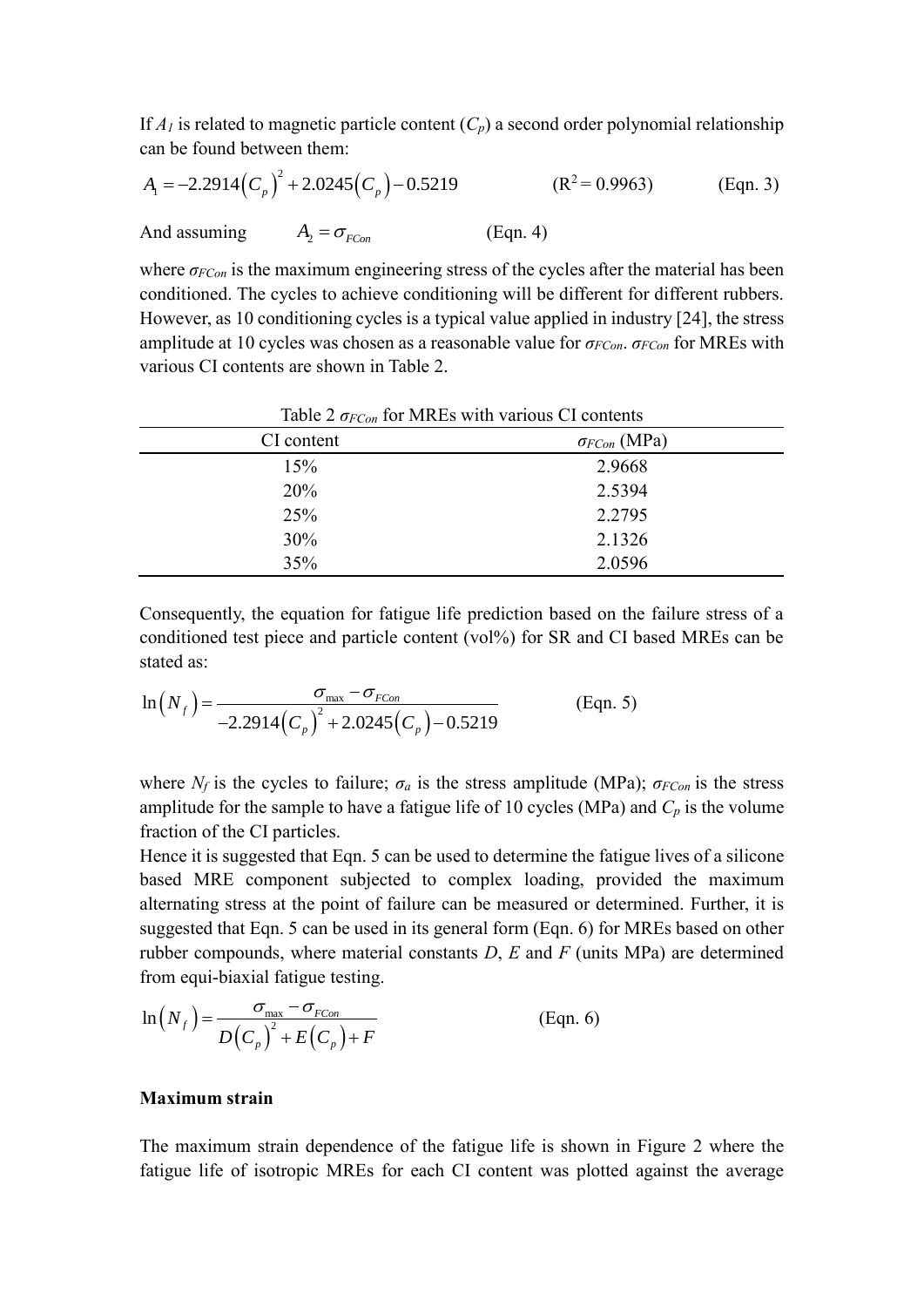maximum strain experienced by the material before failure. As can be seen from Figure 2, again there was a good correlation between fatigue life and maximum strain for MREs containing 15% and 20% CI particles. However, for MREs with higher CI contents (25%, 30% and 35%), the fatigue life did not correlate well with the maximum strain values. It was shown that the higher the particle content, the lower the coefficient. This indicates that maximum strain can not be used as a general fatigue life predictor for isotropic SR based MREs for a typical range of particle contents.



Figure 2 Plot showing dependence of fatigue life on maximum strain for isotropic MREs with different CI contents

#### **Strain energy density**

Particle reinforced elastomers exhibit a marked hysteretic response in the loadingunloading process in tension, compression and shear, as shown in Figure 3. Due to hysteresis, part of the total energy in deforming the material (the strain energy enclosed in the hysteresis loop) is dissipated as heat. The strain energy available in the unloading cycle represents the elastic stored energy in the rubber sample. Abraham [\[25\]](#page-13-4) conducted systematical uni-axial fatigue analyses on filled and non-filled ethylene propylene diene monomer (EPDM) and styrene-butadiene rubber (SBR) The minimum stress in cyclic testing was either compressive or equal to zero. The results showed that for tests where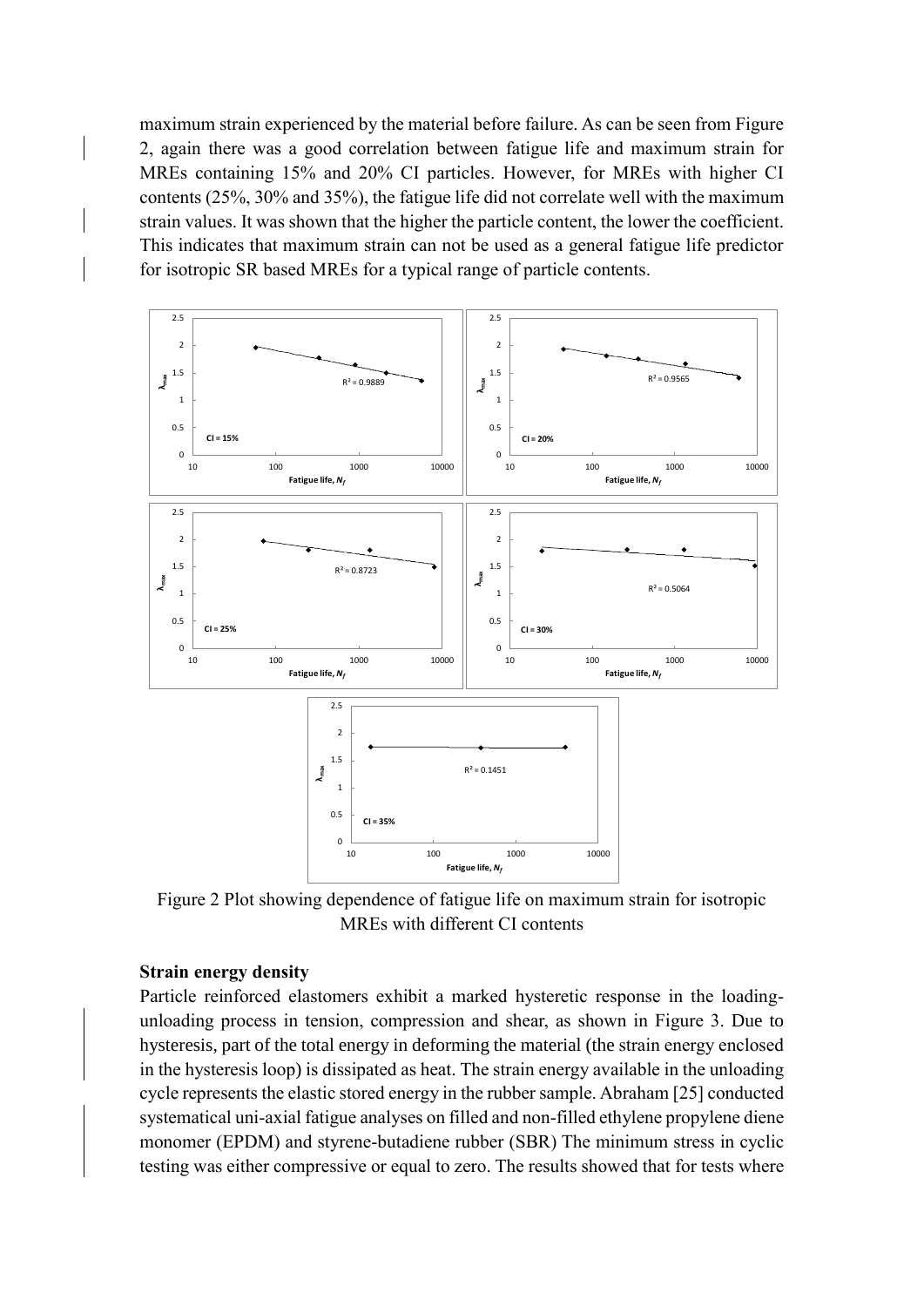the minimum stress was in compression or equal to zero the total or stored energy can be used to predict fatigue life irrespective of whether the rubber contained fillers or not. However, for a tensile minimum stress, total energy was an unreliable predictor, but dynamic stored energy remained a plausible predictor of fatigue life for filled systems.



Figure 3 Diagrammatic representation of stored energy from a stress-strain curve

As reported in a previous paper [\[23\]](#page-13-2), for isotropic MREs with a range of different particle content, stored energy density increased with the accumulation of cycles over a range of constant stress amplitudes. When plotted against cycles to failure, the stored energy density at failure for a range of stress amplitudes was found to decrease linearly, indicating stored energy can be used as a plausible fatigue life predictor for isotropic SR based MREs irrespective of the magnetic particle content and the stress amplitudes applied. A stored energy density based equation for fatigue life prediction was written by relating life  $(N_f)$  to stored energy density  $(W_s)$  as shown:

$$
\ln\left(N_f\right) = \frac{W_s - B_2}{B_1} \tag{Eqn. 7}
$$

where  $B_I$  and  $B_2$  are material specific constants dependent on the magnetic particle content. Relating  $B_I$  to magnetic particle content  $(C_p)$  and a second order polynomial

relationship can be found between them:  
\n
$$
B_1 = -0.6114 (C_p)^2 + 0.8389 (C_p) - 0.238
$$
 (R<sup>2</sup> = 0.9937) (Eqn. 8)  
\n $B_2 = W_{sCon}$  (Eqn. 9)

where  $W_{\text{SCon}}$  is the stored energy density of the cycle at which the test piece is considered to be conditioned  $(N/mm^2)$ . As described earlier, 10 conditioning cycles was chosen and *Wscon* for MREs with various CI contents are shown in Table 3.

Table 3 Values for *Wscon* for MREs with various CI contents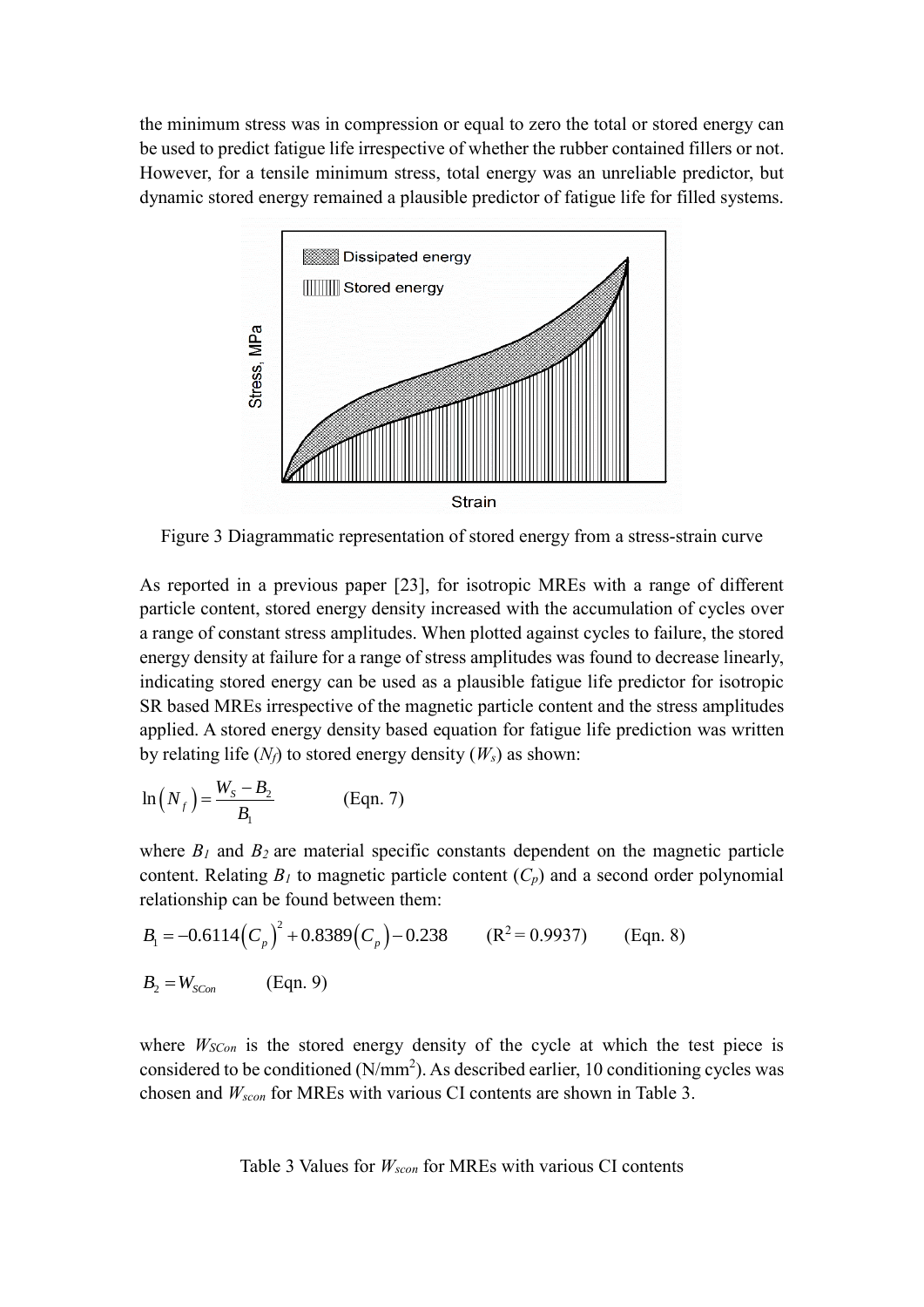| CI content | $W_{scon}$ (N/mm <sup>2</sup> ) |
|------------|---------------------------------|
| 15%        | 1.1310                          |
| 20%        | 0.9100                          |
| 25%        | 0.7892                          |
| 30%        | 0.6487                          |
| 35%        | 0.5905                          |

As *W<sup>s</sup>* is a function of *σ* and *λ*

 $Ws = \int \sigma \lambda \partial \lambda$  (Eqn. 10)

An equation for fatigue life prediction based on stored energy density can be derived as:  
\n
$$
\ln(N_f) = \frac{\int \sigma \lambda \partial \lambda - (\int \sigma \lambda \partial \lambda)_{Con}}{-0.6114 (C_p)^2 + 0.8389 C_p - 0.238}
$$
\n(Eqn. 11)

where  $\sigma$  is the engineering stress;  $\lambda$  is the stretch ratio;  $\left(\int \sigma \lambda \partial \lambda\right)_{Con}$  is the stored energy

density of the cycles at failure after the material is conditioned and  $C_p$  is the volume fraction of the CI particles.

A general equation (Eqn. 5.13) relating fatigue life to stored energy density can be written for MREs based on other elastomer matrices provided the material constants *L*, *M* and *N* (units  $N/mm^2$ ) are derived from equi-biaxial dynamic testing.

$$
\ln(N_f) = \frac{\int \sigma \lambda \partial \lambda - (\int \sigma \lambda \partial \lambda)_{Con}}{L(C_p)^2 + M(C_p) + N}
$$
 (Eqn. 12)

#### **Total energy density**

Total energy density in deforming the material was determined for specific cycles from the stress-strain curves. The evolution of total energy density against cycles for MREs with different CI contents is depicted in Figure 4. It can be found from Figure 4 that changes in total energy density exhibited dependence on particle content and stress amplitude. For MREs with very high CI content (35%), total energy density increased as cycles accumulated irrepective of the stress amplitude applied. For MRE with particle content from 15% to 30%, total energy density decreased with cycles at high stress amplitudes but showed an overall increase with cycles at low stress amplitudes. For each stress amplitude, at least two tests were conducted and the plots of total energy density at failure against fatigue life for a range of MREs with different carbonyl iron contents are shown in Figure 5. It can be seen from Figue 5 that total energy density at failure decreased linearly when plotted against  $log_{10}$  cycles to failure, suggeting that total energy could also be used as a fatigue life predictor for MREs. But as there is no general trend for changes in total energy during the entire fatigue process at various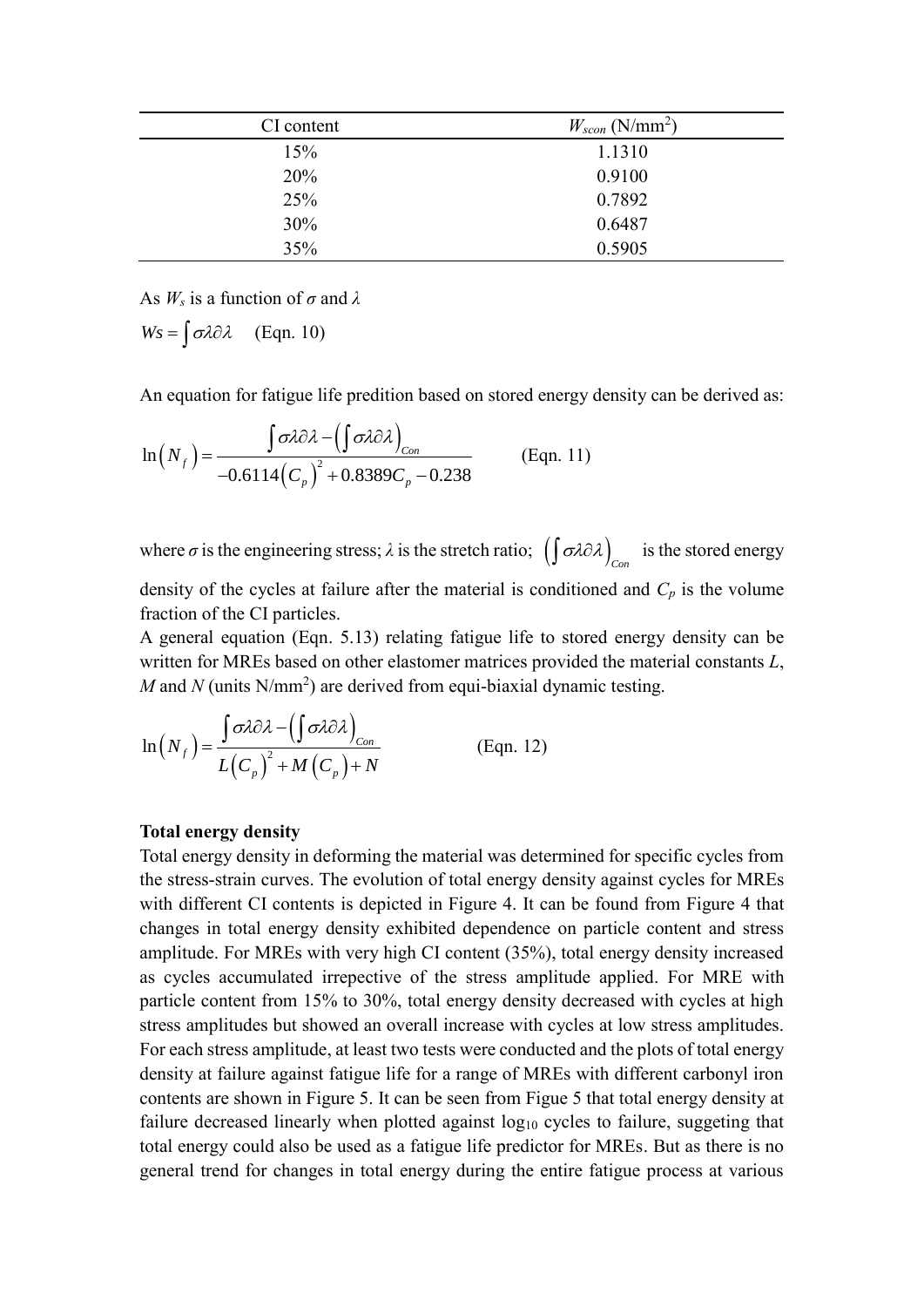

stress amplitude, using total energy density as a fatigue life predicator should be treated with caution.

Figure 4 Evolution of total energy against cycles for MREs with different CI contents

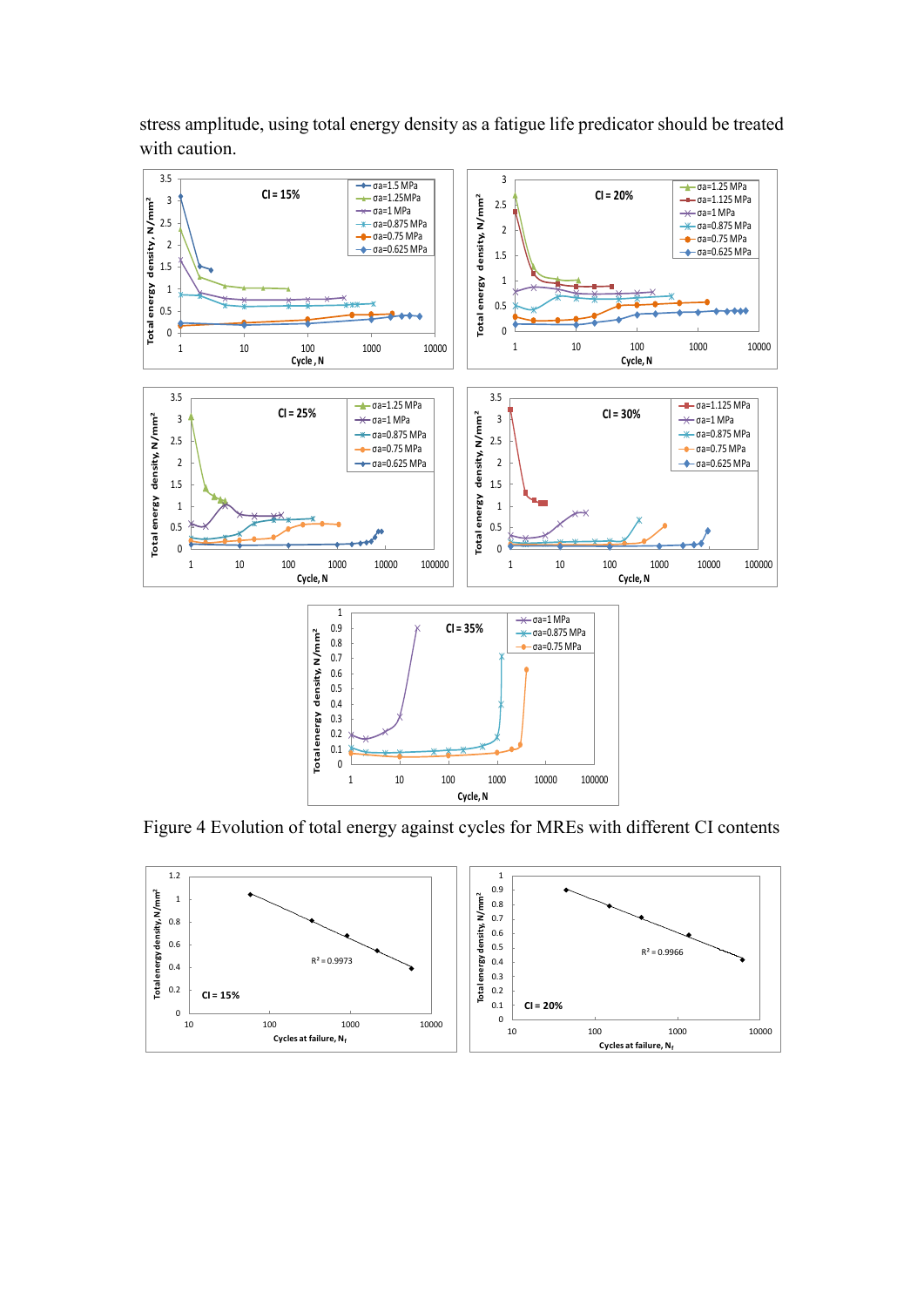

Figure 5 Plots of total energy density at failure versus log10 cycles at failure for isotropic SR based MREs with different CI content: (a) 15%; (b) 20%; (c) 25%; (d) 30%; (e) 35%

#### **Dissipated energy density**

The plots of dissipated energy dneisty at failure versus cycles at failure for MREs are shown in Figure 6. The low coefficients indicates that dissipated energy cannot be used as an appropriate fatigue life predictor for MREs.

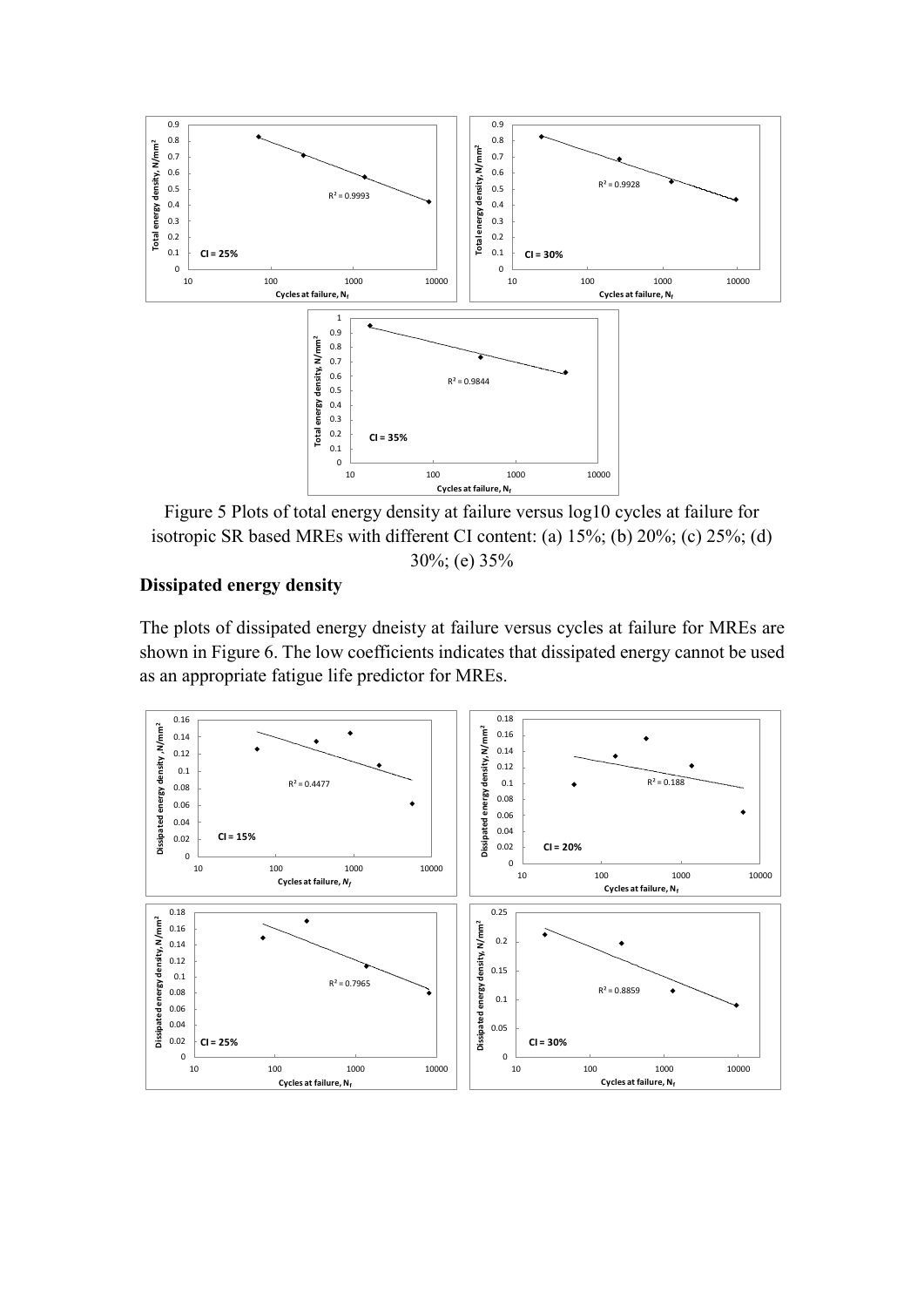

Figure 6 Dissipated energy at failure versus  $log_{10}$  cycles at failure for isotropic SR based MREs with different CI content

#### **Conclusions**

Equi-biaxial fatigue behaviour of isotropic silicone based MREs with a range of particle contents was investigated by using the bubble inflation system. Relations between fatigue life and stress, strain and strain energy density were studied. It was found that maximum engineering stress and stored energy density can be used as reliable fatigue life predictors for silicone based MREs subjected to equi-biaxial loading. By considering particle content and conditioning of rubber materials, general equations relating fatigue life to maximum engineering stress and stored energy density were developed. These equations can be used to calculate fatigue life in components produced from this compound. As dynamic stored energy has been shown to be a reliable parameter to employ in the determination of fatigue life for various filled rubbers, it is probable that this parameter could be used to determine fatigue life in other elastomers containing hard particles and this hypothesis could provide the basis for further research.

#### **Acknowledgements**

The authors would like to give thanks for the financial support from the Irish Research Council (Science, Engineering and Technology, IRC) and the Scientific Research Startup Funding from Qingdao University.

#### **References**

<span id="page-11-0"></span>[1] I.A. Perales-Martínez, L.M. Palacios-Pineda, L.M. Lozano-Sánchez, O. Martínez-Romero, J.G. Puente-Cordova, A. Elías-Zúñiga, Enhancement of a magnetorheological PDMS elastomer with carbonyl iron particles, Polymer Testing,

57 (2017) 78-86.

<span id="page-11-1"></span>[2] G. Schubert, P. Harrison, Large-strain behaviour of Magneto-Rheological Elastomers tested under uniaxial compression and tension, and pure shear deformations, Polymer Testing, 42 (2015) 122-134.

<span id="page-11-2"></span>[3] M. Lokander, B. Stenberg, Improving the magnetorheological effect in isotropic magnetorheological rubber materials, Polymer Testing, 22 (2003) 677-680.

<span id="page-11-3"></span>[4] X.L. Gong, X.Z. Zhang, P.Q. Zhang, Fabrication and characterization of isotropic magnetorheological elastomers, Polymer Testing, 24 (2005) 669-676.

<span id="page-11-4"></span>[5] S. Rudykh, K. Bertoldi, Stability of anisotropic magnetorheological elastomers in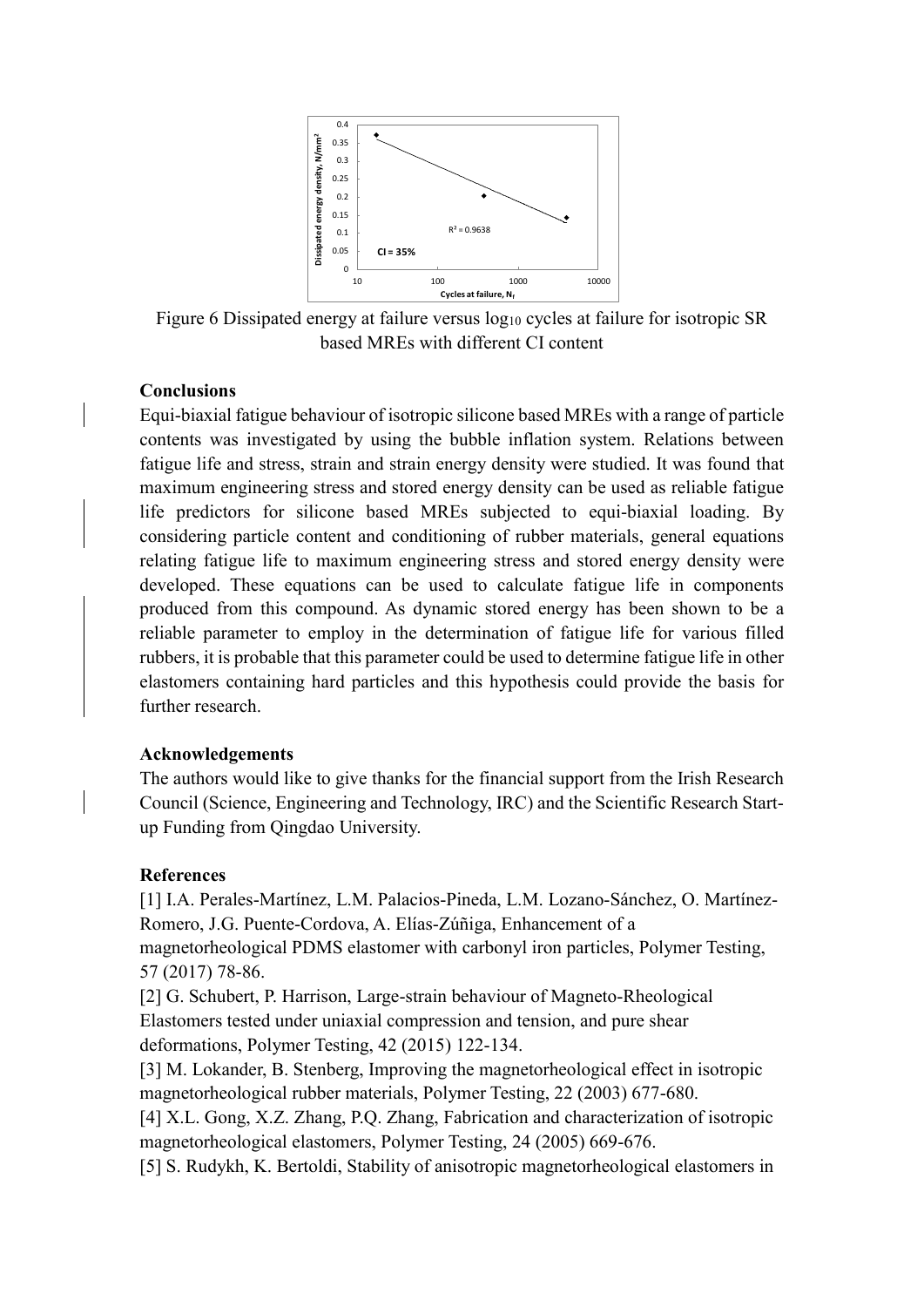finite deformations: A micromechanical approach, Journal of the Mechanics and Physics of Solids, 61 (2013) 949-967.

<span id="page-12-0"></span>[6] D. Borin, D. Günther, C. Hintze, G. Heinrich, S. Odenbach, The level of crosslinking and the structure of anisotropic magnetorheological elastomers, Journal of Magnetism and Magnetic Materials, 324 (2012) 3452-3454.

<span id="page-12-1"></span>[7] A. Boczkowska, S.F. Awietjan, Tuning active magnetorheological elastomers for damping applications, Materials Science Forum, Trans Tech Publ, 2010, pp. 766- 771.

[8] H. Böse, R. Rabindranath, J. Ehrlich, Soft magnetorheological elastomers as new actuators for valves, Journal of Intelligent Material Systems and Structures, 23 (2012) 989-994.

[9] J. Yang, S.S. Sun, H. Du, W.H. Li, G. Alici, H.X. Deng, A novel magnetorheological elastomer isolator with negative changing stiffness for vibration reduction, Smart Mater. Struct., 23 (2014) 105023.

[10] S.S. Sun, H.X. Deng, J. Yang, W.H. Li, H.P. Du, G. Alici, Performance evaluation and comparison of magnetorheological elastomer absorbers working in shear and squeeze modes, Journal of Intelligent Material Systems and Structures, (2015).

<span id="page-12-2"></span>[11] N. Andre, G. Cailletaud, R. Piques, Haigh diagram for fatigue crack initiation prediction of natural rubber components, Kautsch. Gummi Kunstst., 52 (1999) 120- 123.

<span id="page-12-3"></span>[12] F. Abraham, T. Alshuth, S. Jerrams, The effect of minimum stress and stress amplitude on the fatigue life of non strain crystallising elastomers, Materials & Design, 26 (2005) 239-245.

<span id="page-12-4"></span>[13] S.M. Cadwell, R.A. Merrill, C.M. Sloman, F.L. Yost, Dynamic Fatigue Life of Rubber, Industrial & Engineering Chemistry Analytical Edition, 12 (1940) 19-23. [14] B.J. Roberts, J.B. Benzies, The relationship between uniaxial and equi-biaxial fatigue in gum and carbon black filled vulcanizates, Proceedings of Rubbercon, 1977, pp. 2.1-2.13.

[15] J.F. Roach, Crack growth in elastomers under biaxial stresses, University of Akron, USA, 1982.

<span id="page-12-5"></span>[16] H.S. Ro, Modeling and interpretation of fatigue failure initiation in rubber related to pneumatic tires, Purdue University, USA, 1989.

[17] A.N. Gent, P.B. Lindley, A.G. Thomas, Cut growth and fatigue of rubbers. I. The relationship between cut growth and fatigue, Journal of Applied Polymer Science, 8 (1964) 455-466.

[18] G. Ayoub, M. Naït-abdelaziz, F. Zaïri, J.M. Gloaguen, Multiaxial fatigue life prediction of rubber-like materials using the continuum damage mechanics approach, Procedia Engineering, 2 (2010) 985-993.

<span id="page-12-6"></span>[19] L. Mullins, Effect of Stretching on the Properties of Rubber, Rubber Chemistry and Technology, 21 (1948) 281-300.

<span id="page-12-7"></span>[20] S. Jerrams, N. Murphy, J. Hanley, The significance of equi-biaxial bubble inflation in determining elastomeric fatigue properties, in: A. Boczkowska (Ed.) Elastomers, InTech2012.